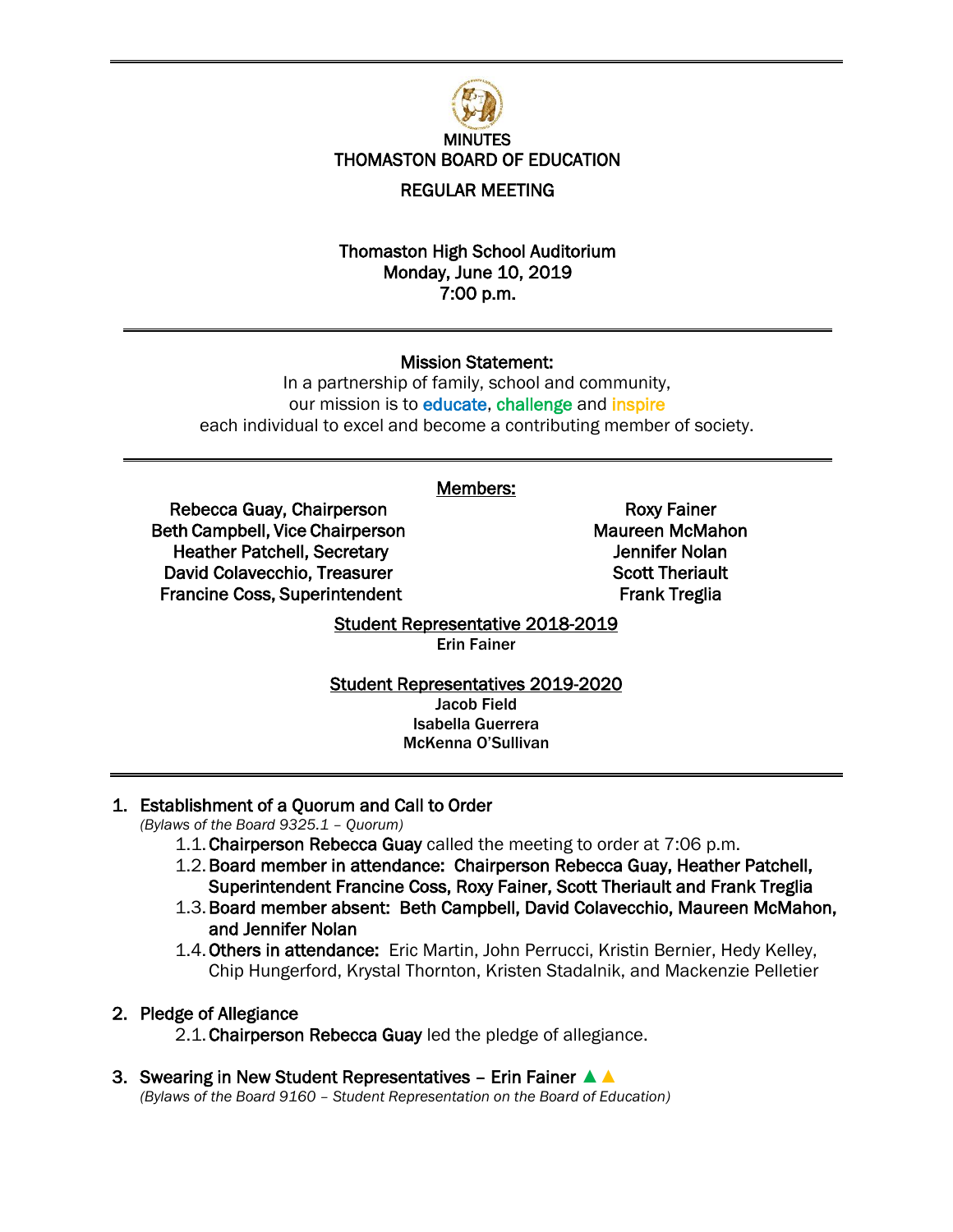## *4.* Approval of Agenda ▲

*(Bylaws of the Board 9325.2 - Order of Business and Policy 1205 Community Relations - Participation by the Public – Agenda Format/Preparation and Dissemination)*

*Vote to accept/approve Regular Meeting Agenda of the Board of Education, June 10, 2019 as presented.* 

*Scott Theriault motioned and Frank Treglia seconded to accept/approve the Regular Meeting Agenda of the Board of Education, June 10, 2019 as presented.*

*Roxy Fainer motioned and Heather Patchell seconded to amend the Regular Meeting Agenda item number 7.4 to include Erin Fainer to the Thomaston Student of the Month Audio Visual Volunteers.*

# *Discussion: None*

## *Vote: Motioned carried*

| res | V. | $\mathbf{A}$<br>----<br>.<br>,,,, |
|-----|----|-----------------------------------|
|     |    |                                   |

# 5. Public Participation ▲▲▲

*(Bylaws of the Board 9325 – Meeting Conduct)*

*The Board welcomes public participation in accordance with Thomaston Board of Education Policy 9325 – Bylaws of the Board Meeting Conduct. Specifically, provision for permitting any individual or group to address the Board concerning any subject that lies within its jurisdiction shall be as follows:*

- Five minutes may be allotted to each speaker and a maximum of twenty minutes to each subject matter.
- *No boisterous conduct shall be permitted at any Board of Education meeting. Persistence in boisterous conduct shall be grounds for summary termination, by the chair, of that person's privilege of address. If necessary, the Chairperson may clear the room so that Board members may continue the meeting.*
- *No oral presentation shall include charges or complaints against any employee of the Board of Education, regardless of whether or not the employee is identified in the presentation by name or by another reference that tends to identify an individual. All charges or complaints against employees shall be submitted to the Board of Education under provision of Board of Education policy.*

*The Thomaston Board of Education is confident you will observe the rules of common courtesy. Thank you.*

# 6. Approval of Minutes  $\blacktriangle$ .

*(Bylaws of the Board 9326 – Minutes)*

6.1. Regular Board of Education Meeting Minutes dated May 13, 2019

*Vote to accept/approve the Regular Board of Education Meeting Minutes dated May 13, 2019 as presented.* 

*Scott Theriault motioned and Heather Patchell seconded to accept/approve the Regular Meeting Agenda of the Board of Education,* May 13, 2019 *as presented.* 

## *Discussion: None*

# *Vote: Motioned carried*

| 65 |  |
|----|--|
|    |  |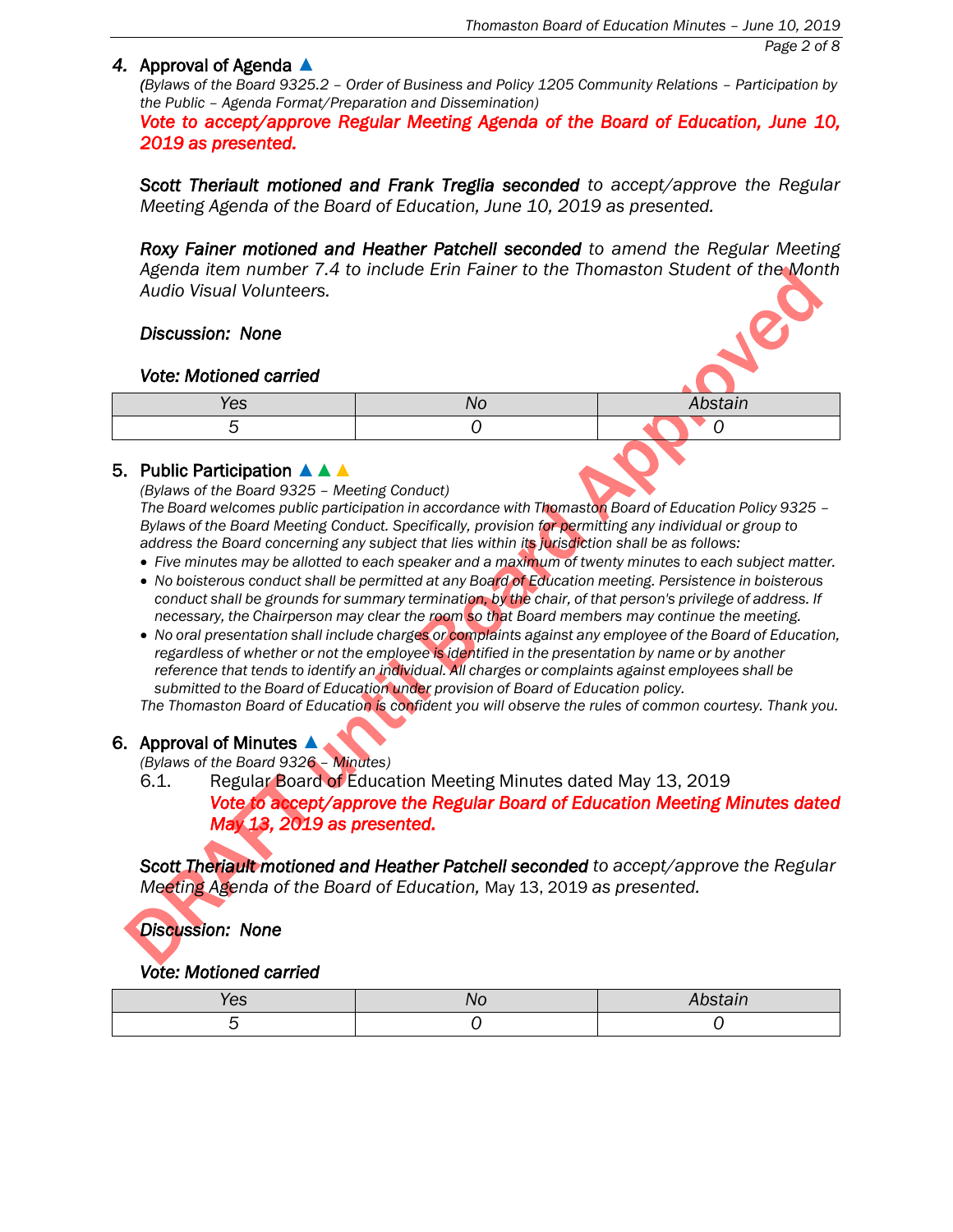## 7. Recognitions ▲

(*Policy 1170 – Community Relations/Recognitions of Students, Citizens, Staff Members, and Members of the Board of Education and Bylaws of the Board 9420 – Recognition of Accomplishments by Citizens, Students, Staff Members or Member of the Board)*

- 7.1. National Invention Convention *7.1.1. Alexander Thornberg – Grade 11, Certificate and Medal Winner*
- 7.2. Thomaston Rotary Student of the Month *7.2.1. June – Daniel Paul*

# 7.3. Thomaston Public Schools Student of the Month Recipients - June<br>
7.3.1. Alexandra Houle – Grade 11<br>
7.3.2. Rachel Foell – Grade 10<br>
7.3.3. Olivia Grenier – Grade 9<br>
7.3.4. Nathan Kowalski – Grade 8<br>
7.3.5. Justin Dors

- *7.3.1. Alexandra Houle – Grade 11*
- *7.3.2. Rachel Foell – Grade 10*
- *7.3.3. Olivia Grenier – Grade 9*
- *7.3.4. Nathan Kowalski – Grade 8*
- *7.3.5. Justin Dorso – Grade 7*
- *7.3.6. Mackenzie Pelletier – Grade 6*
- *7.3.7. Samantha Armstrong – Grade 5*
- *7.3.8. Emily Thornton – Grade 4*
- *7.3.9. Ava Nicosia – Grade 3*
- *7.3.10. AJ Stadalnik – Grade 2*
- *7.3.11. Tessa Hungerford – Grade 1*
- *7.3.12. Jasmine Malik – Kindergarten*
- 7.4. Thomaston Student of the Month Audio Visual Volunteers
	- *7.4.1.* Patrick Chesanek
	- *7.4.2.* Marina Dauti
	- *7.4.3.* Naime Gilani
	- *7.4.4.* Megan Guay
	- *7.4.5.* Shay Murphy
	- *7.4.6.* Alexander Nolan

## 8. Presentations ▲

*(Bylaws of the Board 9410 – Public Announcement of Accomplishments)*

8.1. Curriculum Guides – Eric Martin

*Vote to accept/approve Curriculum Guides as presented.*

*Scott Theriault motioned and Heather Patchell seconded to accept/approve Curriculum Guides as presented.*

*Discussion: None* 

# *Vote: Motioned carried*

| vo |  |
|----|--|
|    |  |

## 9. Student Representatives Report ▲

*(Bylaws of the Board 9160 – Student Representation on the Board of Education)*

## 10. Chairperson's Report **▲ ▲**

*(Bylaws of the Board 9121 – Office of the Chairperson)* 10.1. 8th Grade Applicants for Vo-Ag, Technical or Private High Schools 2019-2020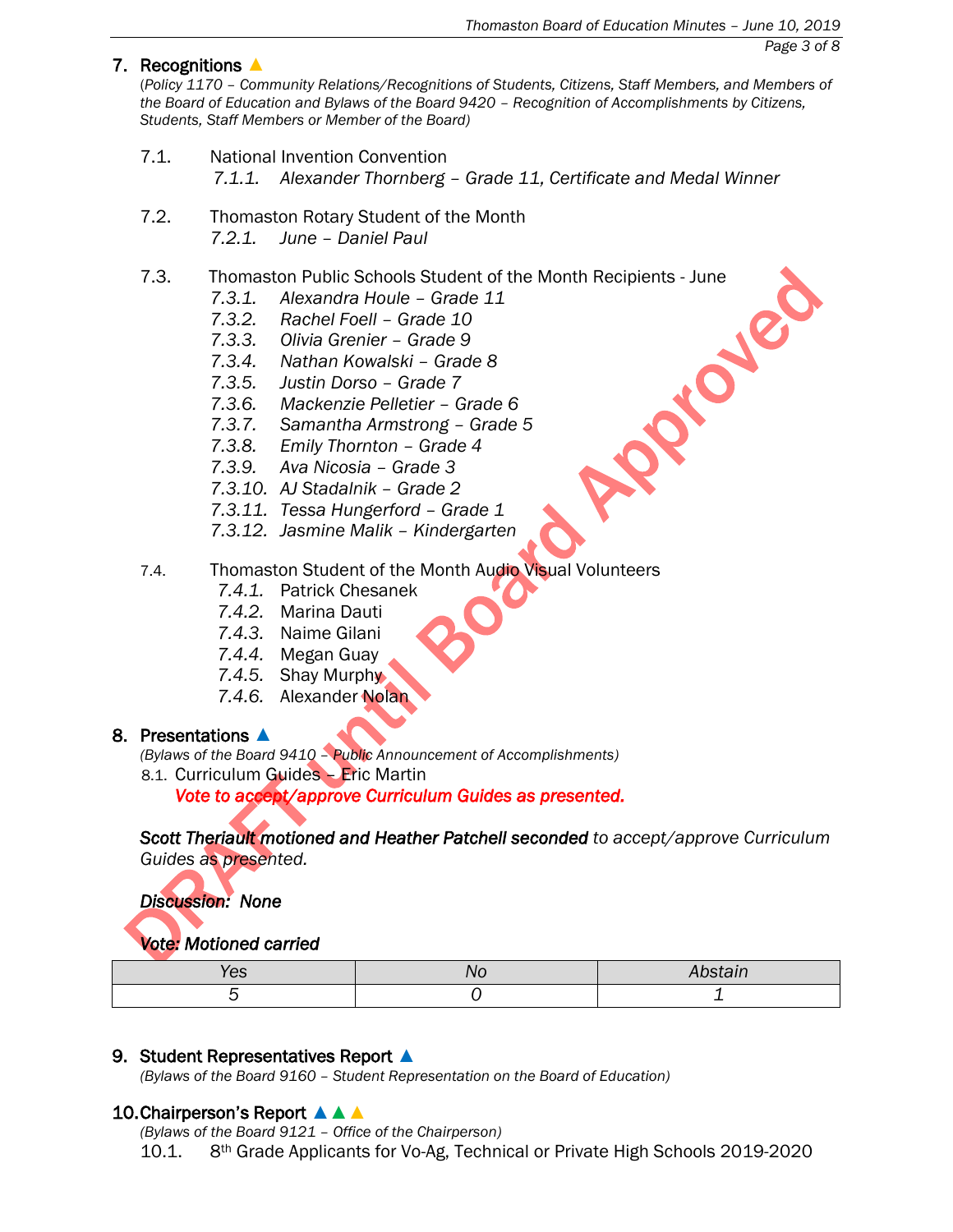*Page 4 of 8*

- 10.2. New England Association of Schools and Colleges, Inc. Letter Continued Accreditation
- 10.3. Board Member Roles

*10.3.1.* Bylaw 9010 – Bylaws of the Board – Limits of Authority

- 10.4. So You Want to be a Board Member
- 10.5. July 2019 Board of Education Regular Meeting Reminder

# 11. Superintendent's Report ▲▲▲

*(Policy 2131 – Administration – Superintendent of Schools)*

- 11.1. State of Connecticut Board of Education Memorandum Perkins V: Today's Skills – Tomorrow's Careers – May 16, 2019
- 11.2. State of Connecticut Board of Education Memorandum Summer Learning for Students – May 28, 2019
- 11.3. State of Connecticut Department of Education Memorandum: Next Generation Accountability – Measuring Arts Access – May 21, 2019  $\blacklozenge$
- 11.4. State of Connecticut Department of Emergency Services and Public Protection, Division of Emergency Management and Homeland Security: Partnering to Prevent School Attacks
- 11.5. Letters of Correspondence
	- *11.5.1. Senator John Piscopo*
	- *11.5.2. Senator Henri Martin*
- 11.6. Administrator Reports
- 11.7. Enrollment Report May 31, 2019
- 11.8. Thomaston Public Schools News for Staff May 2019
- 11.9. Personnel

*(Policy 4112/4212 Personnel – Certified/Non-Certified Appointment and Conditions of Employment) 11.9.1. New Hires/Transfers/Retirements/Resignations*

- *11.9.1.1. Diane Aniki, Head Nurse, ESY, Thomaston Public Schools 11.9.1.2. Kimberly-Ann Seeger, New Hire, Library Media Specialist, Black Rock School, August 23, 2019 11.9.1.3. Julia Peck, Elementary Classroom Teacher, Grade 1, Black Rock School, August 23, 2019 11.9.1.4. Aimee Turner, Resignation, Director of Pupil, Personnel Services, June 28, 2019 11.9.1.5. Nanette Maturi, Extended School Year Paraprofessional, Thomaston Public Schools 11.9.1.6. Debra Green, Extended School Year, Paraprofessional, Thomaston Public Schools, 11.9.1.7. Jessica Murphy, Extended School Year, Paraprofessional, Thomaston Public School 11.9.1.8. Amanda Serenson, Extended School Year, Teacher, Thomaston Public Schools*
	- *11.9.1.9. Sarah White, Extended School Year, Teacher, Thomaston Public Schools*

# *Vote to acknowledge Superintendent's notification of New Hire/Transfers/ Retirements/Resignations per Policy 4112/4212 Personnel – Certified/ Non-Certified Appointment and Conditions of Employment as presented.*

*Scott Theriault motioned and Frank Treglia seconded to acknowledge Superintendent's notification of Schedule K/Coach Positions per Policy 4112/4212 Personnel – Certified/Non-Certified Appointment and Conditions of Employment as presented*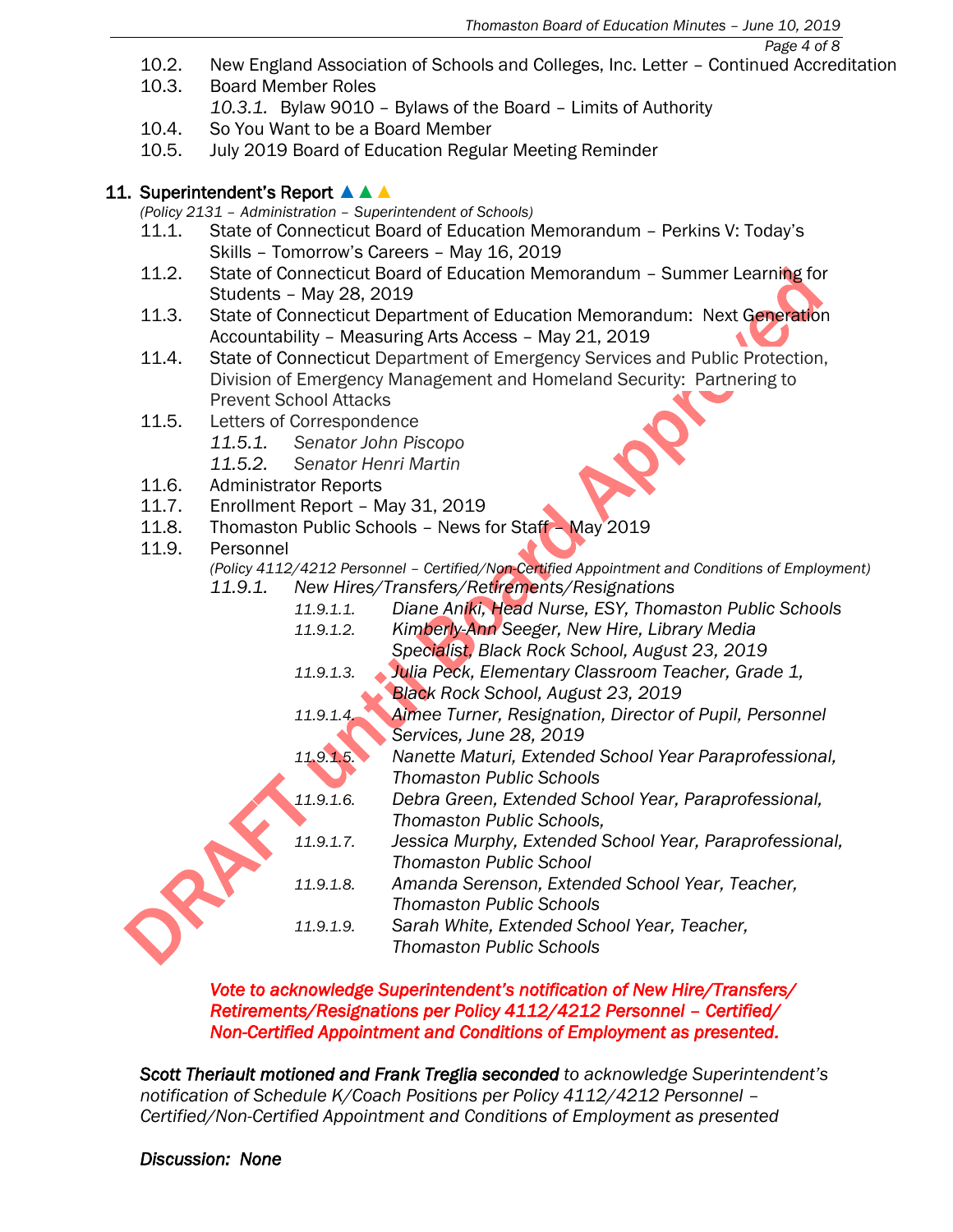*Vote: Motioned carried* 

| w |  |
|---|--|
|   |  |

*11.9.2. Hire of New Director of Pupil, Personnel Services Vote to direct the Superintendent of Schools to hire the Director of Pupil-Personnel Services in accordance with the Recruitment and Selection of the Director of Pupil-Personnel Services Plan, district hiring practices, and the Professional Agreement between the Thomaston Board of Education and the Thomaston School Administrators Association.* 

*-OR–* 

*Vote to hold a Special Meeting of the Board of Education on Thursday, June 20, 2019 for the purpose of hiring the Director of Pupil-Personnel Services.* 

*Roxy Fainer motioned and Scott Theriault to direct the Superintendent of Schools to hire the Director of Pupil-Personnel Services in accordance with the Recruitment and Selection of the Director of Pupil-Personnel Services Plan, district hiring practices, and the Professional Agreement between the Thomaston Board of Education and the Thomaston School Administrators Association.*

*Discussion: Roxy Fainer stated that the motion was made as a member of the committee, and that the committee has followed the policies in place and that the Board should approve the motion.*

# *Vote: Motioned carried*

| $\sim$<br>w |  |
|-------------|--|
|             |  |

# 12. Committee Reports ▲

*(Bylaws of the Board 9132 – Standing Committees)*

12.1. Budget/Audit Committee

*(Policy 3430 – Business/Non-Instructional Operations – Periodic Financial Reports)*



*12.1.1. 2018-2019 Budget Table without Encumbrances* 

*12.1.2. 2018-2019 Budget Table with Encumbrances*

- *12.1.3. 2018-2020 Grant Report*
- *12.1.4. 2018-2019 Transfers*

*Vote to accept/approve the 2019-2020 Thomaston Board of Education Budget as updated during the Town Meeting of June 6, 2019.* 

*Roxy Fainer motioned and Scott Theriault seconded to accept/approve the 2019-2020 Thomaston Board of Education Budget as updated during the Town Meeting of June 6, 2019.*

*Discussion: Superintendent Coss explained that the budget that the Board of Education*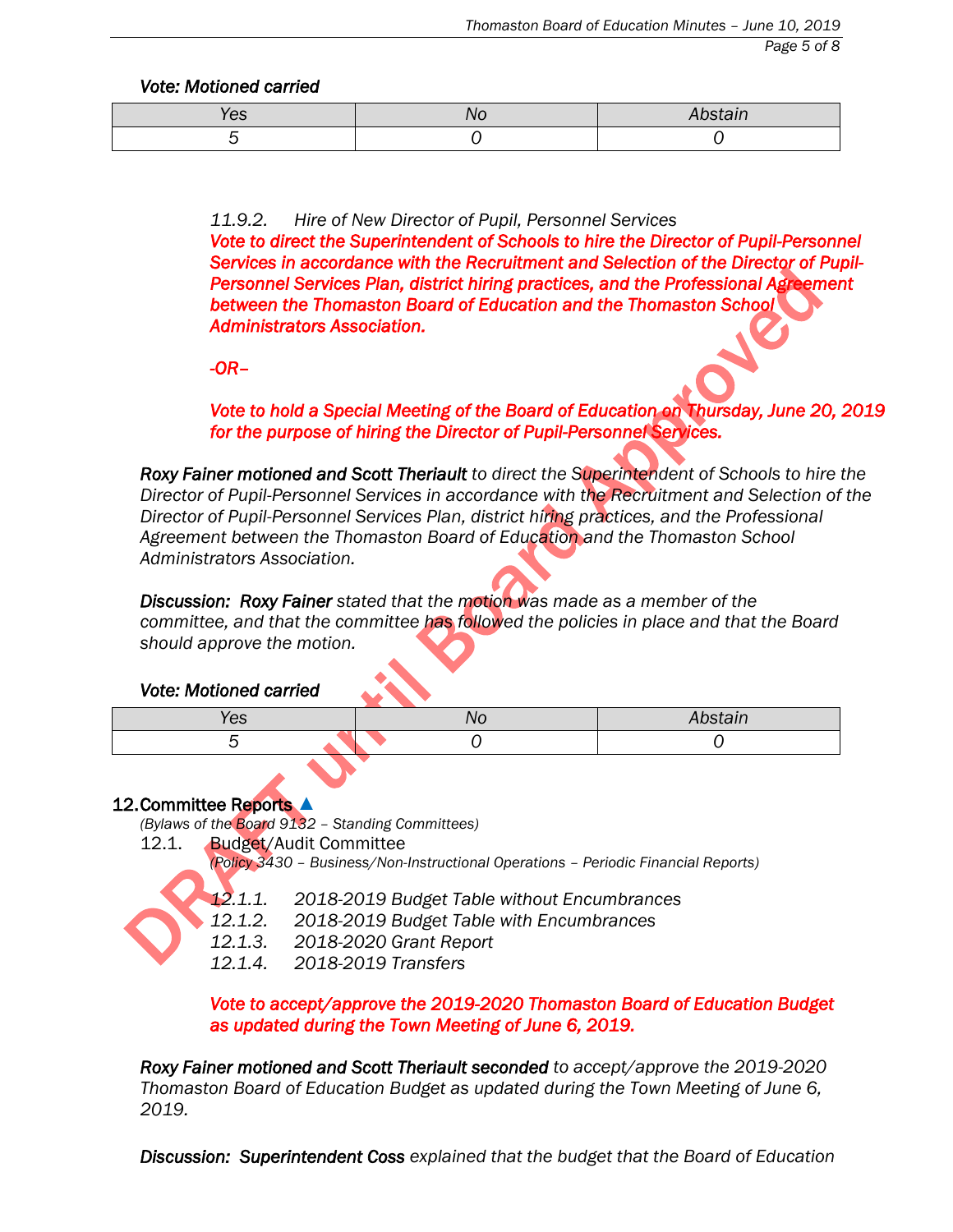*approved was reduced by one hundred sixty-thousand dollars (160,000) as of the Town Meeting on June 6, 2019. Superintendent Coss explained for further clarification, in the Business Report under the finance section it explains where the funds were cut or where an adjustment in revenue or savings, based on the judgement of the Board of Finance. Superintendent also stated there is an assumption that the Board of Education would save on the electricity cost at Thomaston High School due to the LED bulbs, a reimbursement threshold of excess cost would be increased, and also an update to the PATHS tuition formula. Therefore, that update was considered additional revenue. In order to complete the rest of the one hundred sixty-thousand (160,000), the Board had to make a cut to the budget. The cut of the new position of the social worker, however since this report was written and the Board acknowledged the hire of two (2) new staff members, Superintendent Coss is confident that the cut to the social worker position can be re-cooped through the reduction in cost of the two (2) new hires.* 

*Roxy Fainer asked what the excess cost percentage increase to.*

*Superintendent Coss replied sixty-seven and a half (67.5%).*

*Superintendent Coss explained that the LED savings calculation was made on the three (3) electric bills that have been received since the bulbs were installed. That calculation is the assumed annual savings.*

*Chairperson Rebecca Guay asked if the bills were for January, February and March 2019.*

*Superintendent Coss agreed.*

# *Vote: Motioned carried*

| Yes | $\overline{\phantom{a}}$ |
|-----|--------------------------|
|     |                          |

# *Vote to accept/approve Transfer of Membership Interest of Transportation Contract Resolution as presented*

*Scott Theriault motioned and Frank Treglia seconded accept/approve Transfer of Membership Interest of Transportation Contract Resolution as presented.*

*Discussion: Roxy Fainer asked if phrasing the resolution is going to hold the interest accountable to the contract.*

*Superintendent Coss stated that the resolution will acknowledge that the Board expect that but the business deal is based on the letter that states that the Chief Operation Officer of the bus company is assuring that the contract will be held.*

*Roxy Fainer asked if the letter that was sent have any legal standing if the company were to try renege on the contract.*

*Superintendent Coss explained that the contract states if they bus company were to sell their business or sell their interest, the Board would have to approve.*

*Scott Theriault stated that he believes the bus company will continue to have the same employees and equipment.*

*Superintendent Coss stated that was a promise for the duration of the contract.*

## *Vote: Motioned carried*

| UJ.<br>__ |  |
|-----------|--|
|           |  |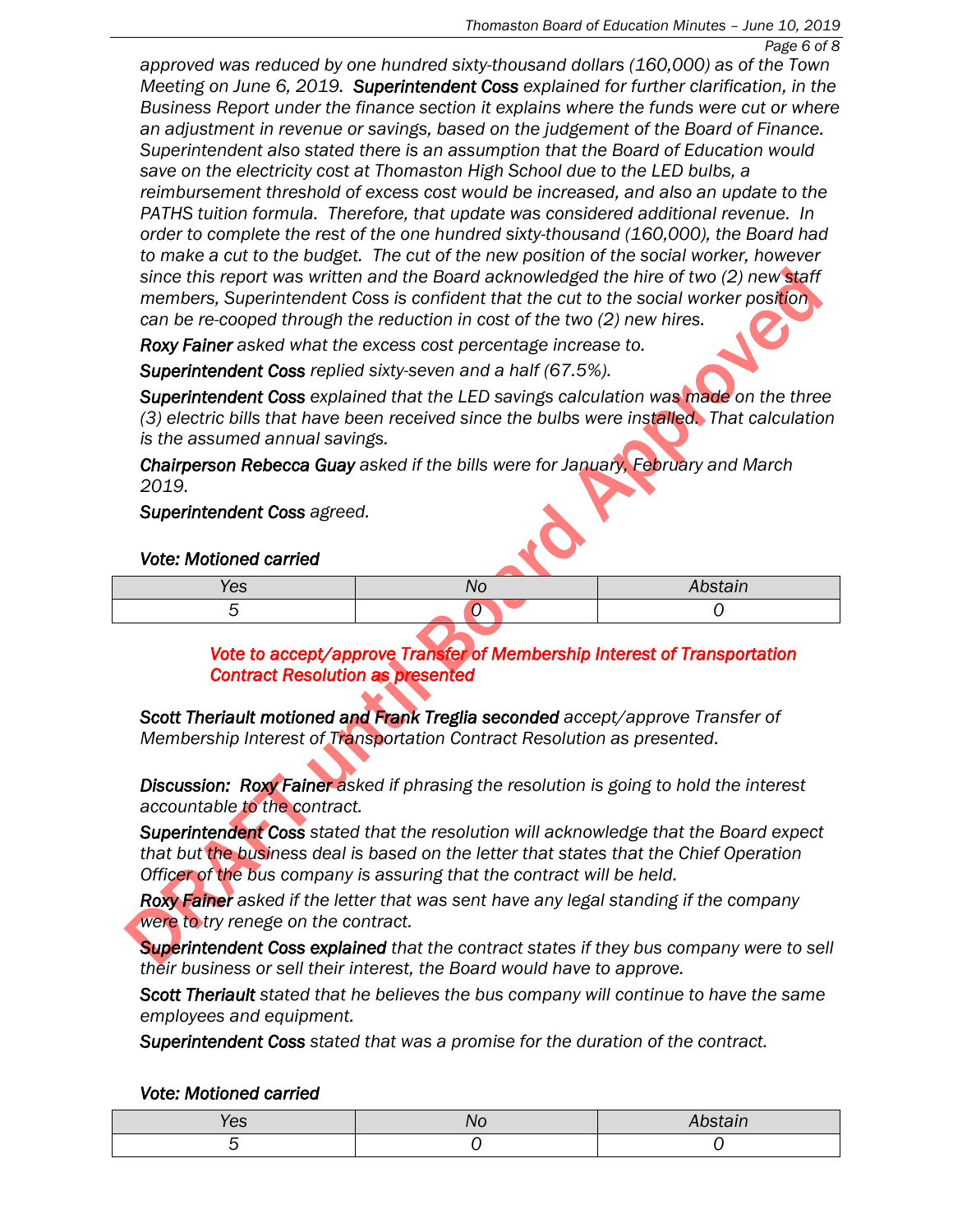Vote to accept/approve Business and Finance Report and Expenditures per Policy 3432/ 3433 Business/Non-Instructional Operations – Budget & Expense Report/Annual Financial Statement as presented.

*Scott Theriault motioned and Roxy Fainer seconded to* accept/approve Business and Finance Report and Expenditures per Policy 3432/ 3433 Business/Non-Instructional Operations – Budget & Expense Report/Annual Financial Statement as presented.

## *Discussion: None*

### *Vote: Motioned carried*

| ⁄es | ,,,,<br>$\overline{\phantom{a}}$ |
|-----|----------------------------------|
|     |                                  |

12.2. Policy Committee ▲

*(Policy 2231 Administration/Policy and Regulation Systems)*

- *12.2.1. Presentations – None*
- *12.2.2. Action Items*

*12.2.2.1. Policy 6146 – Instruction Graduation Requirements – Updated Policy Change*

*Vote to accept/approve, in accordance with Policy 9311, the hastening of the typical policy approval process for Policy 6146 only.* 

*Roxy Fainer motioned and Scott Theriault seconded to accept/approve, in accordance with Policy 9311, the hastening of the typical policy approval process for Policy 6146 only.*

*Discussion: None* 

## *Vote: Motioned carried*

| cə |  |
|----|--|
|    |  |

*If two-thirds of the Board members present vote in favor of the above-listed motion, then:*

*Vote to accept/approve Policy 6146 as presented.* 

*Scott Theriault motioned and Roxy Fainer seconded to accept/approve Policy 6146 as presented.* 

# *Discussion: None*

## *Vote: Motioned carried*

| , CO | <b>VU</b><br>- - - |  |
|------|--------------------|--|
|      |                    |  |